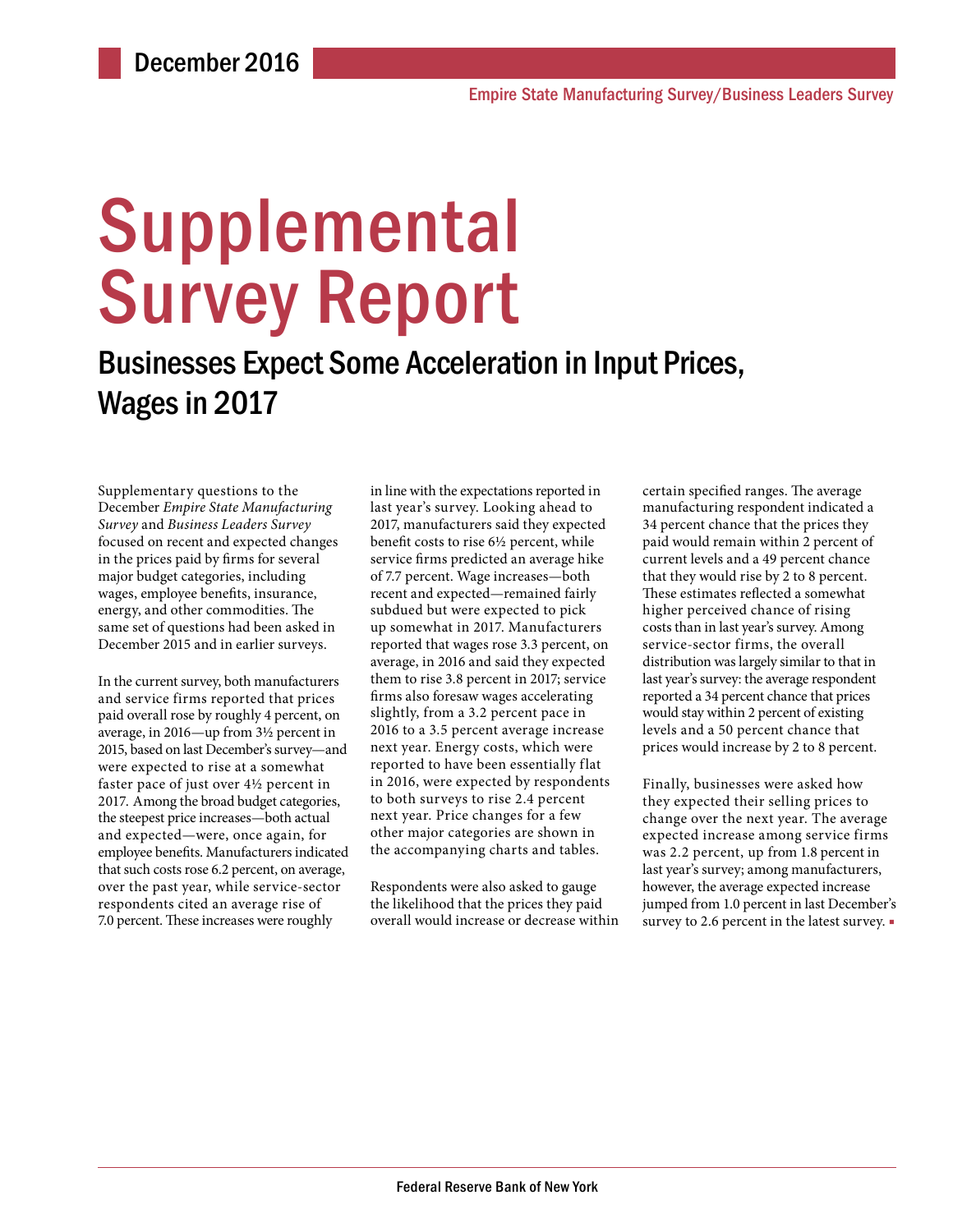## Supplemental Survey Report, continued

#### QUESTION 1

**For each of the following budget categories, please indicate the approximate percentage change in the price you paid in 2016 and the expected percentage change in the price in 2017:**

|                                   | <b>Empire State Manufacturing Survey</b>                 |                                                                 | <b>Business Leaders Survey</b>                           |                                                                 |  |
|-----------------------------------|----------------------------------------------------------|-----------------------------------------------------------------|----------------------------------------------------------|-----------------------------------------------------------------|--|
|                                   | Average<br><b>Percentage Change</b><br>Reported for 2016 | Average<br><b>Percentage Change</b><br><b>Expected for 2017</b> | Average<br><b>Percentage Change</b><br>Reported for 2016 | Average<br><b>Percentage Change</b><br><b>Expected for 2017</b> |  |
|                                   |                                                          |                                                                 |                                                          |                                                                 |  |
| Wages                             | 3.3                                                      | 3.8                                                             | 3.2                                                      | 3.5                                                             |  |
| <b>Employee benefits</b>          | 6.2                                                      | 6.5                                                             | 7.0                                                      | 7.7                                                             |  |
| Insurance (e.g., liability, fire) | 2.7                                                      | 3.4                                                             | 3.5                                                      | 4.2                                                             |  |
| Outside services                  | 2.1                                                      | 2.3                                                             | 2.1                                                      | 2.9                                                             |  |
| Energy                            | 0.2                                                      | 2.4                                                             | $-0.2$                                                   | 2.4                                                             |  |
| Other commodities                 | 1.9                                                      | 2.8                                                             | 1.5                                                      | 2.2                                                             |  |
| Overall                           | 4.0                                                      | 4.7                                                             | 4.1                                                      | 4.6                                                             |  |

#### QUESTION 2

**What would you say is the percentage chance that, over the next twelve months, your prices paid will . . .** 

|                                         |                                                         | <b>Empire State Manufacturing Survey</b> | <b>Business Leaders Survey</b>                          |                         |  |
|-----------------------------------------|---------------------------------------------------------|------------------------------------------|---------------------------------------------------------|-------------------------|--|
|                                         | Average Percentage Chance<br>of Specified Price Change* |                                          | Average Percentage Chance<br>of Specified Price Change* |                         |  |
|                                         | December 2016<br>Survey                                 | December 2015<br><b>Survey</b>           | December 2016<br>Survey                                 | December 2015<br>Survey |  |
|                                         |                                                         |                                          |                                                         |                         |  |
| Increase 8 percent or more              | 11.7                                                    | 7.6                                      | 11.6                                                    | 11.0                    |  |
| Increase 2 to 8 percent                 | 49.1                                                    | 42.3                                     | 49.7                                                    | 47.4                    |  |
| Stay within 2 percent of current levels | 33.5                                                    | 43.4                                     | 33.8                                                    | 35.6                    |  |
| Decrease 2 to 8 percent                 | 4.0                                                     | 6.0                                      | 3.9                                                     | 5.3                     |  |
| Decrease 8 percent or more              | 1.7                                                     | 0.7                                      | 1.0                                                     | 0.7                     |  |

*\*Survey respondents were asked to assign a specific percentage chance to each possible outcome; the values reported in this table reflect the average indicated percentage chance across all respondents.*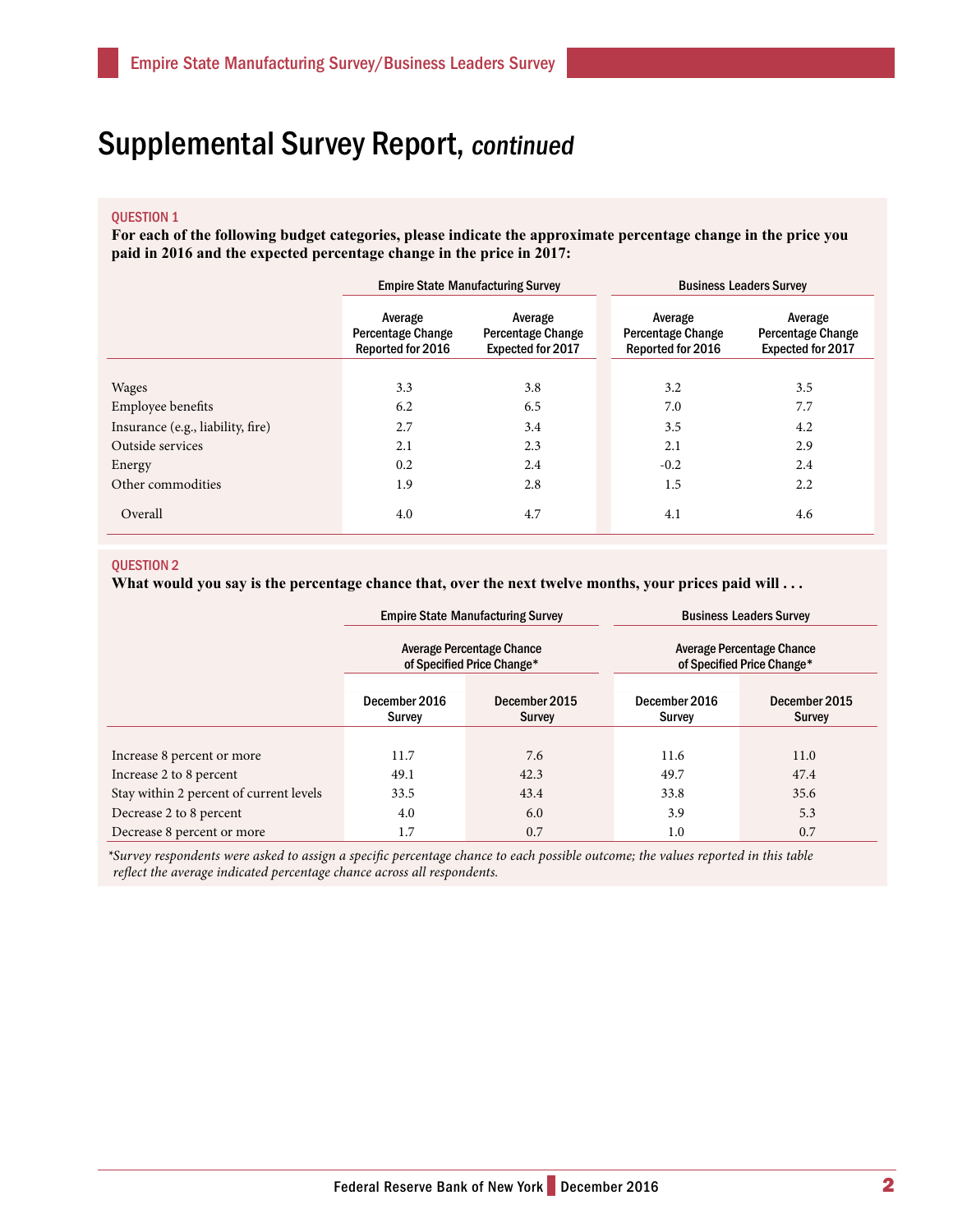### Supplemental Survey Report, continued

#### HISTORICAL OVERVIEW FOR QUESTION 1

**For each of the following budget categories, please indicate the approximate percentage change in the price you paid in 2016 and the expected percentage change in the price in 2017:**